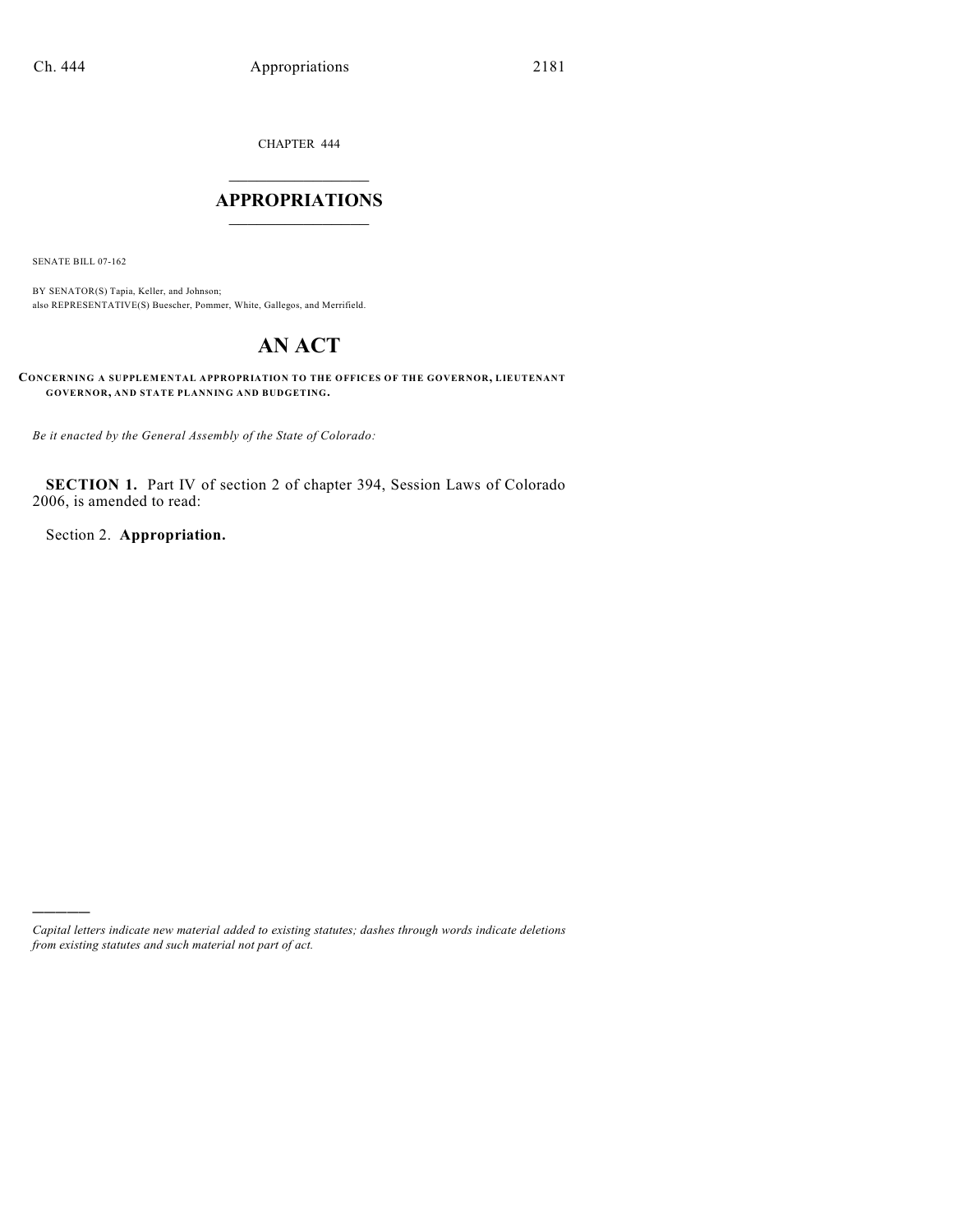Ch. 444 Appropriations

|                                          |                           |              |                               |                                                | <b>APPROPRIATION FROM</b>                                            |                                              |                                |
|------------------------------------------|---------------------------|--------------|-------------------------------|------------------------------------------------|----------------------------------------------------------------------|----------------------------------------------|--------------------------------|
|                                          | ITEM &<br><b>SUBTOTAL</b> | <b>TOTAL</b> | <b>GENERAL</b><br><b>FUND</b> | <b>GENERAL</b><br><b>FUND</b><br><b>EXEMPT</b> | <b>CASH</b><br><b>FUNDS</b>                                          | <b>CASH</b><br><b>FUNDS</b><br><b>EXEMPT</b> | <b>FEDERAL</b><br><b>FUNDS</b> |
|                                          | \$                        | S            | S                             | S                                              | S                                                                    | ъ                                            | ъ                              |
|                                          |                           |              |                               | <b>PART IV</b>                                 | <b>GOVERNOR - LIEUTENANT GOVERNOR - STATE PLANNING AND BUDGETING</b> |                                              |                                |
| (1) OFFICE OF THE GOVERNOR <sup>12</sup> |                           |              |                               |                                                |                                                                      |                                              |                                |
| (A) Governor's Office                    |                           |              |                               |                                                |                                                                      |                                              |                                |

| Administration of<br>Governor's Office and |           |              |                  |                  |
|--------------------------------------------|-----------|--------------|------------------|------------------|
| Residence <sup>13</sup>                    | 2,354,554 | 2,335,095    |                  | $19,459(T)^{a}$  |
|                                            |           | $(35.4$ FTE) |                  |                  |
| Discretionary Fund                         | 20,000    | 20,000       |                  |                  |
| Mansion Activity Fund                      | 95,000    |              | $75.000^{\circ}$ | $20.000^{\circ}$ |
|                                            | 2,469,554 |              |                  |                  |

 This amount shall include \$10,444 in indirect cost recoveries collected from the State Highway Fund by the Department of Transportation, pursuant to Section <sup>a</sup> 43-1-113 (8) (a), C.R.S., and \$9,015 shall be from indirect cost recoveries from federal grants received by the Office of the Governor.

 $b$  This amount shall be from rental fees.

This amount shall be from rental fees received from exempt sources. <sup>c</sup>

### **(B) Special Purpose**

| Health, Life, and Dental | 505,476 | 338,163 | $157.164(T)^{a}$ | 10,149 |
|--------------------------|---------|---------|------------------|--------|
| Short-term Disability    | 7.883   | 5.077   | $2,669(T)^{a}$   | 137    |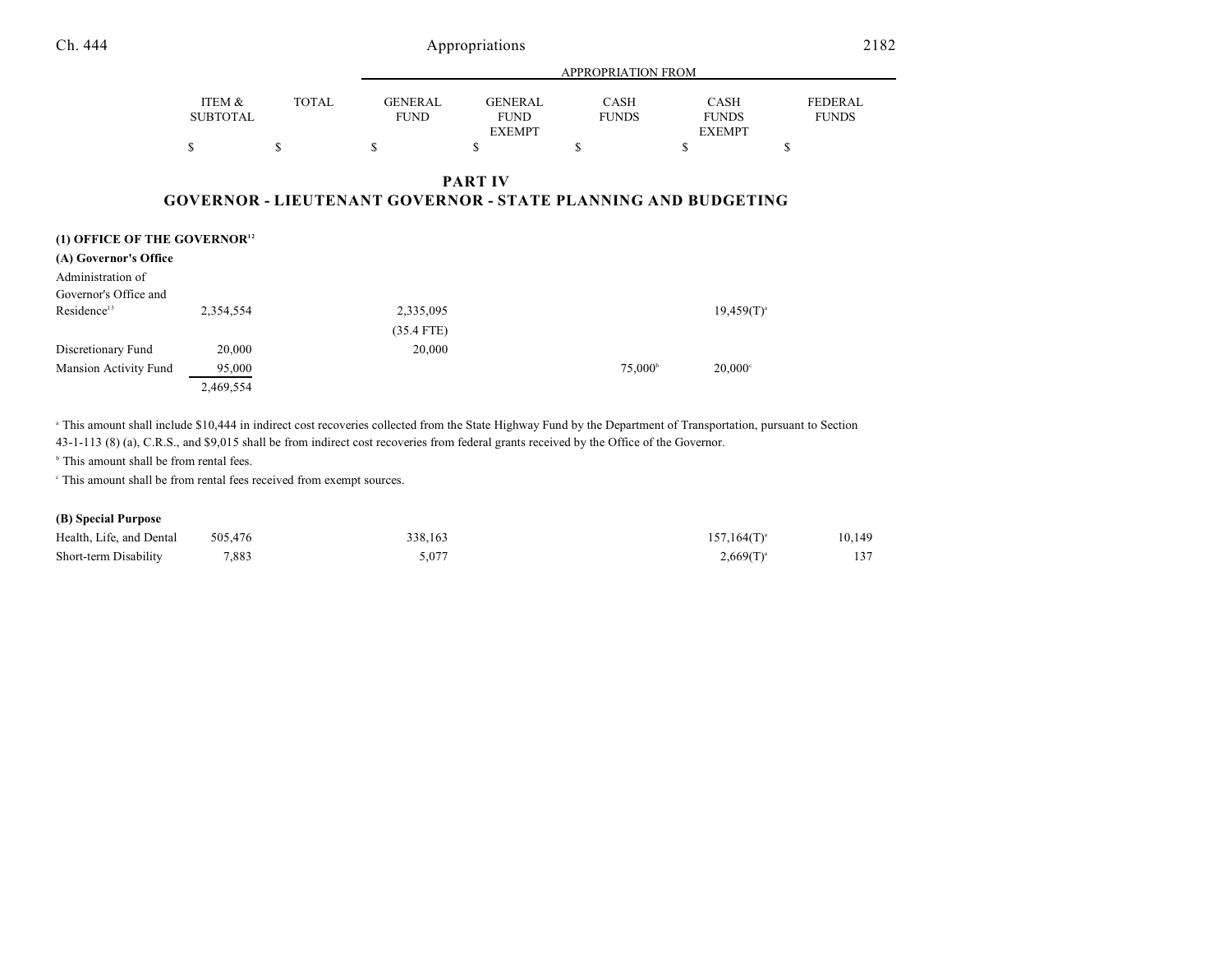| 50,450                    | 31,825  | $17,717(T)^{a}$ | 908   |
|---------------------------|---------|-----------------|-------|
| Salary Survey and Senior  |         |                 |       |
| 232,754                   | 139,065 | $89,984(T)^a$   | 3,705 |
| 4,007                     | 4,007   |                 |       |
| 4,515                     | 4,515   |                 |       |
|                           |         |                 |       |
| 94,268                    | 91,625  | $2,643(T)^{a}$  |       |
| Purchase of Services from |         |                 |       |
| 2,249                     | 2,249   |                 |       |
| 131,316                   | 131,316 |                 |       |
|                           |         |                 |       |
| 46,380                    | 46,380  |                 |       |
| 42,584                    | 42,584  |                 |       |
|                           |         |                 |       |
|                           |         |                 |       |
| 68,357                    | 68,357  |                 |       |
| 124,794                   | 124,794 |                 |       |
| Capitol Complex Leased    |         |                 |       |
| 230,975                   | 230,975 |                 |       |
| 1,242,799                 |         |                 |       |
| 1,425,015                 |         |                 |       |
|                           |         |                 |       |

<sup>a</sup> Of these amounts, \$153,095 shall be for the purpose of indirect cost recoveries collected from the Department of Human Services, \$107,456 shall be for the purpose of indirect cost recoveries collected from the State Highway Fund by the Department of Transportation, pursuant to Section 43-1-113 (8)(a), C.R.S., \$9,560 shall be for the purpose of indirect cost recoveries from the Division of Insurance Cash Fund pursuant to Section 24-48.5-106 (3), C.R.S., for the Certified Capital Companies Program administration and \$66 shall be from indirect cost recoveries within the Department.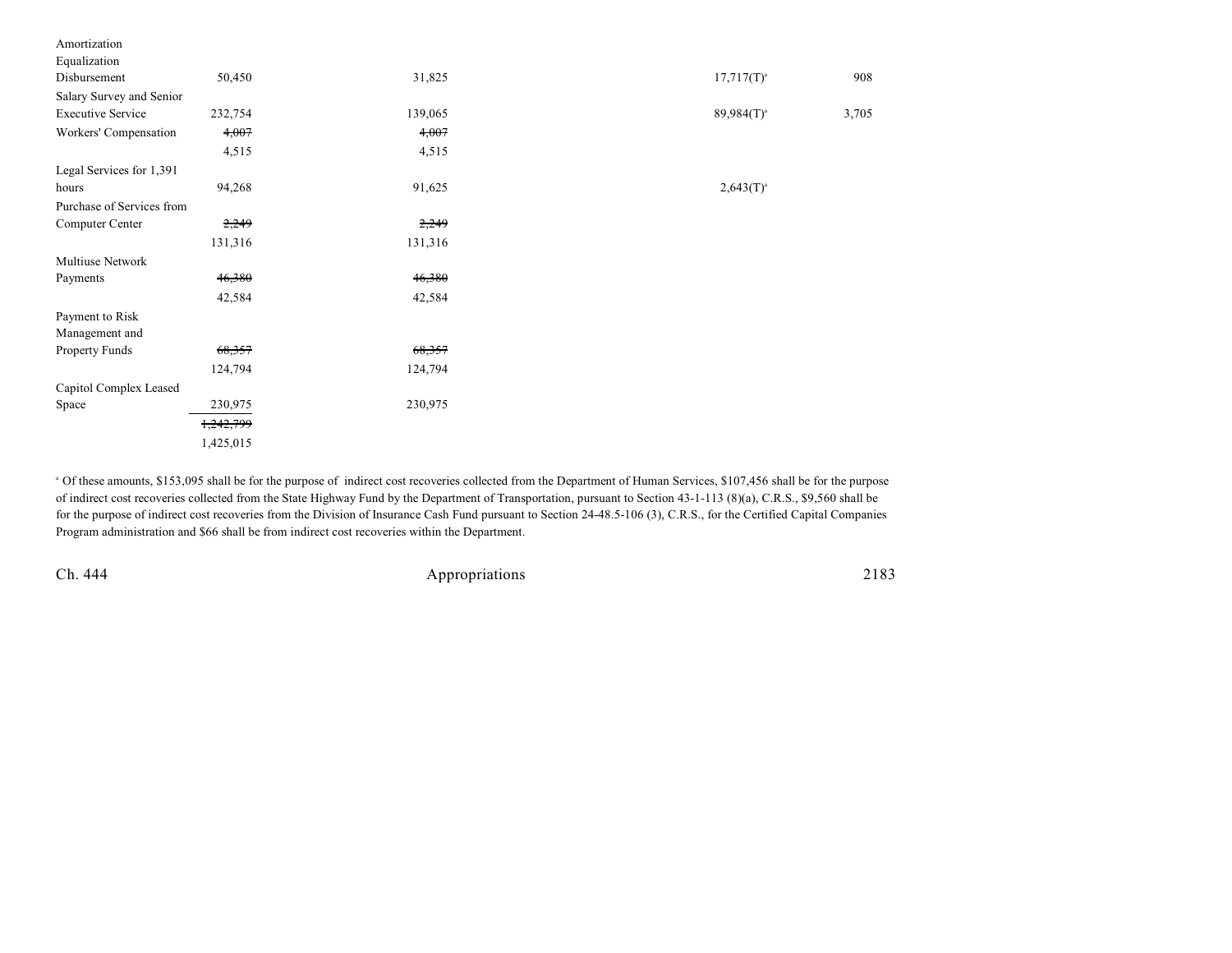| Ch. 444                                     | Appropriations            |              |                               |                                                |                             |                                              | 2184                           |  |
|---------------------------------------------|---------------------------|--------------|-------------------------------|------------------------------------------------|-----------------------------|----------------------------------------------|--------------------------------|--|
|                                             |                           |              |                               |                                                | APPROPRIATION FROM          |                                              |                                |  |
|                                             | ITEM &<br><b>SUBTOTAL</b> | <b>TOTAL</b> | <b>GENERAL</b><br><b>FUND</b> | <b>GENERAL</b><br><b>FUND</b><br><b>EXEMPT</b> | <b>CASH</b><br><b>FUNDS</b> | <b>CASH</b><br><b>FUNDS</b><br><b>EXEMPT</b> | <b>FEDERAL</b><br><b>FUNDS</b> |  |
|                                             | \$                        | \$           | \$                            | \$                                             | \$                          | \$                                           | \$                             |  |
| (C) Other Programs and Grants <sup>13</sup> |                           |              |                               |                                                |                             |                                              |                                |  |
| Program Administration                      | 11,067,114                |              |                               |                                                |                             |                                              | 11,067,114 <sup>a</sup>        |  |
| Legal Services for 230                      |                           |              |                               |                                                |                             |                                              |                                |  |
| hours                                       | 14,824                    |              |                               |                                                |                             |                                              | $14,824^b$                     |  |
| <b>Indirect Cost Assessment</b>             | 9,015                     |              |                               |                                                |                             |                                              | $9,015^{\circ}$                |  |
|                                             | 11,090,953                |              |                               |                                                |                             |                                              |                                |  |

<sup>a</sup> This amount includes federal grants estimated to be received by the Governor's Office for the Office of Energy Conservation, the Headstart Program, and other initiatives, and is included for informational purposes only.

<sup>b</sup> This amount shall be for legal services for the Office of Energy Conservation, and is included for informational purposes only.

This amount shall be for indirect cost recoveries, and is included for informational purposes only. <sup>c</sup>

14,803,306 14,985,522

|                    | (2) OFFICE OF THE LIEUTENANT GOVERNOR |             |
|--------------------|---------------------------------------|-------------|
| Administration     | 199.115                               | 199.115     |
|                    |                                       | $(2.7$ FTE) |
| Discretionary Fund | 5.000                                 | 5.000       |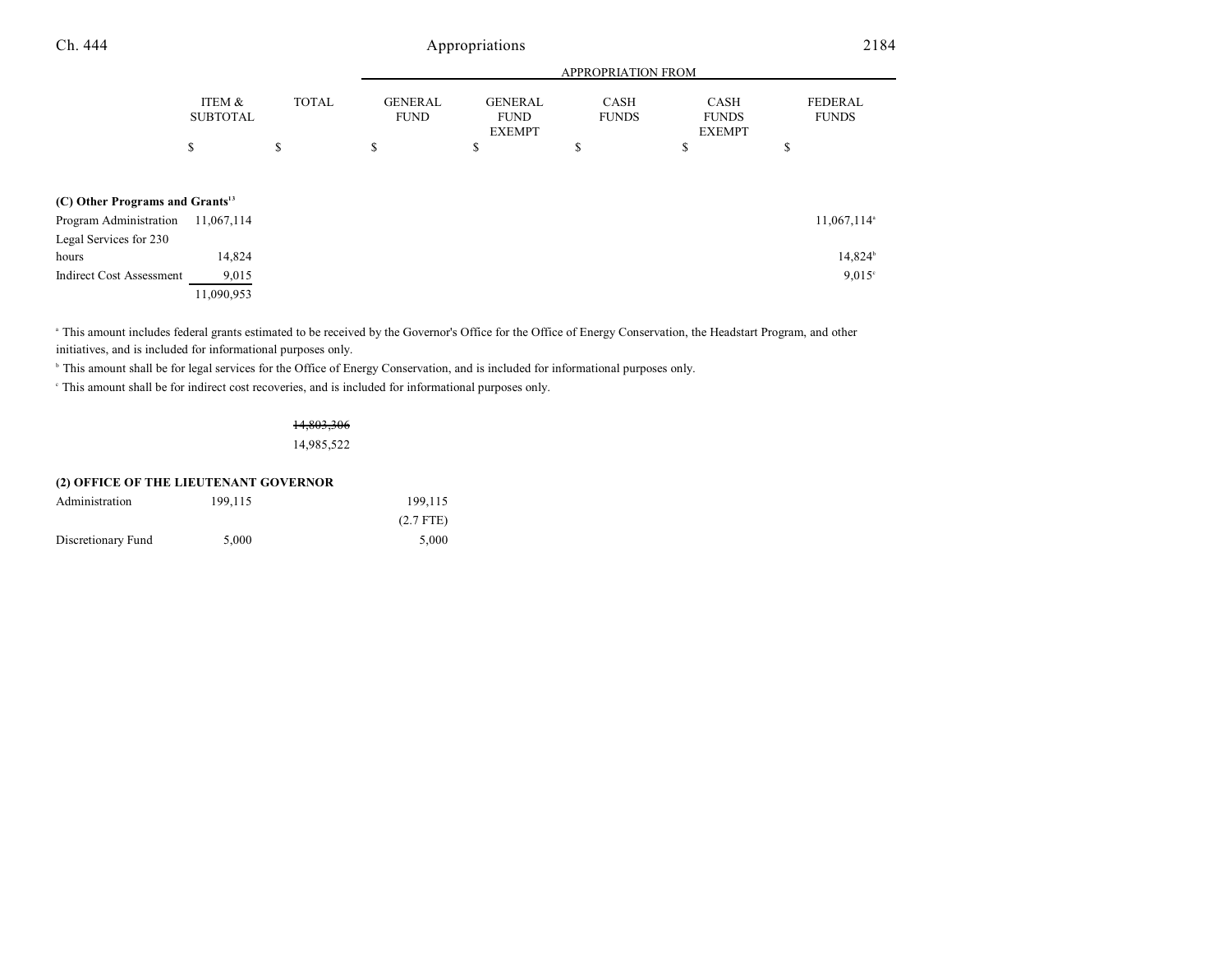| Commission of Indian                                                     |           |             |                    |
|--------------------------------------------------------------------------|-----------|-------------|--------------------|
| Affairs                                                                  | 82,574    | 81,074      | $1,500^{\circ}$    |
|                                                                          |           | $(2.3$ FTE) |                    |
|                                                                          |           | 286,689     |                    |
| <sup>a</sup> This amount shall be from private donations.                |           |             |                    |
| (3) OFFICE OF STATE PLANNING AND BUDGETING <sup>12, 14, 15, 16, 17</sup> |           |             |                    |
| Personal Services                                                        | 1,288,220 |             | $1,288,220(T)^{a}$ |
|                                                                          |           |             | $(19.5$ FTE)       |
| <b>Operating Expenses</b>                                                | 51,724    |             | $51,724(T)^{a}$    |
| Economic Forecasting                                                     |           |             |                    |
| Subscriptions                                                            | 16,362    |             | $16,362(T)^{a}$    |
|                                                                          |           | 1,356,306   |                    |

<sup>a</sup> These amounts shall be from indirect cost recoveries collected from the State Highway Fund by the Department of Transportation, pursuant to Section 43-1-113 (8)(a), C.R.S.

### **(4) ECONOMIC DEVELOPMENT PROGRAMS19a**

| Administration              | 418,308 | 403,519     |                  | $14,789(T)^{a}$ |
|-----------------------------|---------|-------------|------------------|-----------------|
|                             |         | $(6.0$ FTE) |                  |                 |
| Vehicle Lease Payments      | 10,809  | 10,809      |                  |                 |
|                             | 13,580  | 13,580      |                  |                 |
| Leased Space                | 231,540 | 231,540     |                  |                 |
| <b>Business Development</b> | 829,721 | 814,721     | $15,000^{\circ}$ |                 |
|                             |         | $(9.2$ FTE) |                  |                 |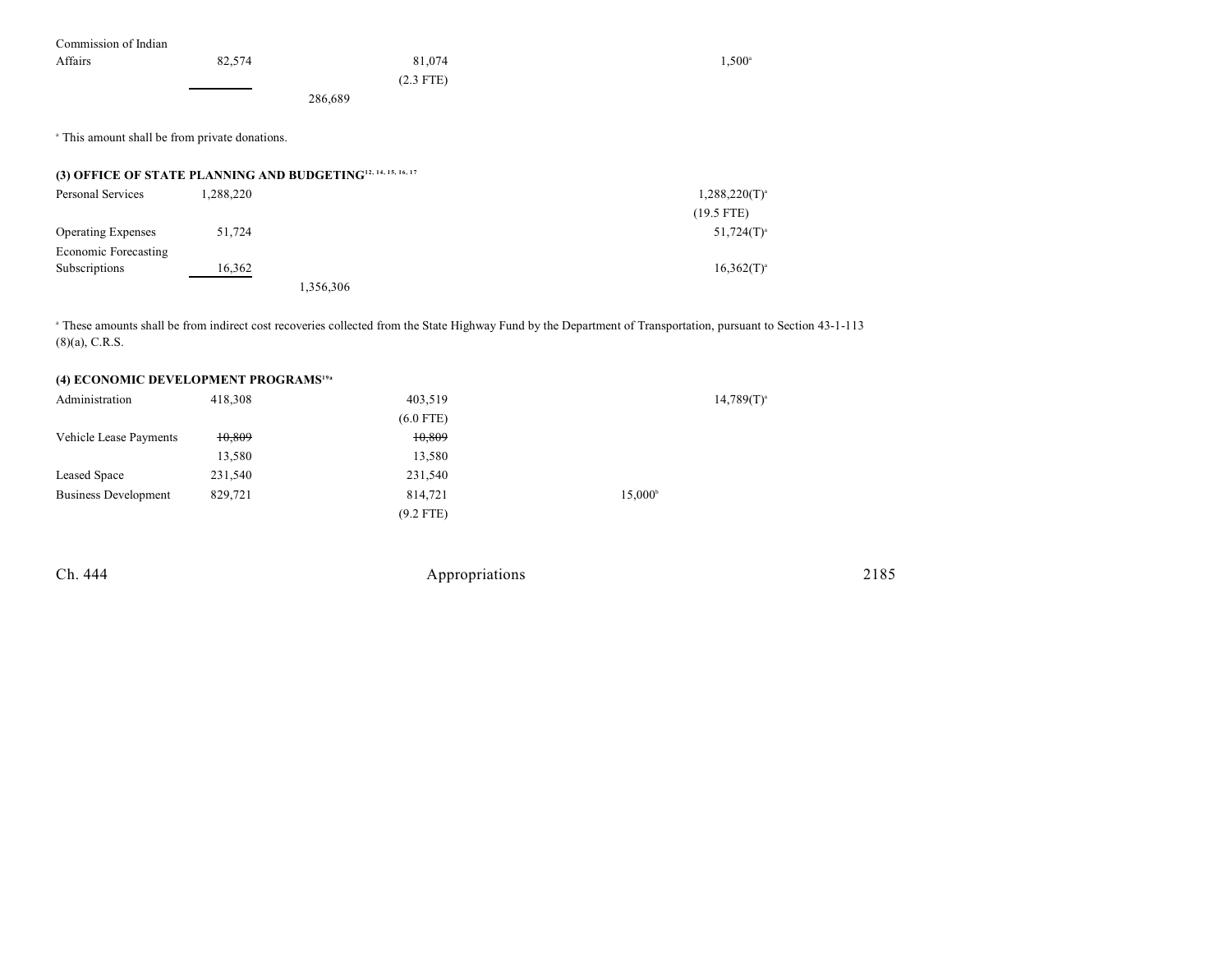|  | h. | 444<br>. . |
|--|----|------------|
|--|----|------------|

# Appropriations 2186

|                                 |                           |              | APPROPRIATION FROM            |                                                |                          |                                              |                                |
|---------------------------------|---------------------------|--------------|-------------------------------|------------------------------------------------|--------------------------|----------------------------------------------|--------------------------------|
|                                 | ITEM &<br><b>SUBTOTAL</b> | <b>TOTAL</b> | <b>GENERAL</b><br><b>FUND</b> | <b>GENERAL</b><br><b>FUND</b><br><b>EXEMPT</b> | CASH<br><b>FUNDS</b>     | <b>CASH</b><br><b>FUNDS</b><br><b>EXEMPT</b> | <b>FEDERAL</b><br><b>FUNDS</b> |
|                                 | \$                        | \$           | \$                            | \$                                             | \$                       | \$                                           | \$                             |
| <b>Grand Junction Satellite</b> |                           |              |                               |                                                |                          |                                              |                                |
| Office                          | 64,242                    |              | 64,242                        |                                                |                          |                                              |                                |
|                                 |                           |              | $(1.0$ FTE)                   |                                                |                          |                                              |                                |
| Minority Business Office        | 116,328                   |              | 111,378                       |                                                | 4,950°                   |                                              |                                |
|                                 |                           |              | $(2.0$ FTE)                   |                                                |                          |                                              |                                |
|                                 |                           |              |                               |                                                |                          |                                              |                                |
| Leading Edge Program            |                           |              |                               |                                                |                          |                                              |                                |
| Grants                          | 126,407                   |              | 50,976                        |                                                |                          | 75,431 <sup>d</sup>                          |                                |
| <b>Small Business</b>           |                           |              |                               |                                                |                          |                                              |                                |
| Development Centers             | 1,265,149                 |              | 63,154                        |                                                |                          |                                              | 1,201,995                      |
|                                 |                           |              | $(1.0$ FTE)                   |                                                |                          |                                              | $(2.5$ FTE)                    |
| <b>International Trade</b>      |                           |              |                               |                                                |                          |                                              |                                |
| Office <sup>18</sup>            | 662,987                   |              | 612,987                       |                                                | $50,000^{\circ}$         |                                              |                                |
|                                 |                           |              | $(6.0$ FTE)                   |                                                |                          |                                              |                                |
| Colorado Promotion -            |                           |              |                               |                                                |                          |                                              |                                |
| Colorado Welcome                |                           |              |                               |                                                |                          |                                              |                                |
| Centers                         | 491,721                   |              | 396,308                       |                                                |                          | 95,413°                                      |                                |
|                                 |                           |              | $(3.3$ FTE)                   |                                                |                          |                                              |                                |
| Colorado Promotion -            |                           |              |                               |                                                |                          |                                              |                                |
| Other Program Costs             | 2,350,000                 |              |                               |                                                | $2,300,000$ <sup>f</sup> | $50,000$ °                                   |                                |
|                                 |                           |              |                               |                                                | $(3.0$ FTE)              |                                              |                                |
|                                 |                           |              |                               |                                                |                          |                                              |                                |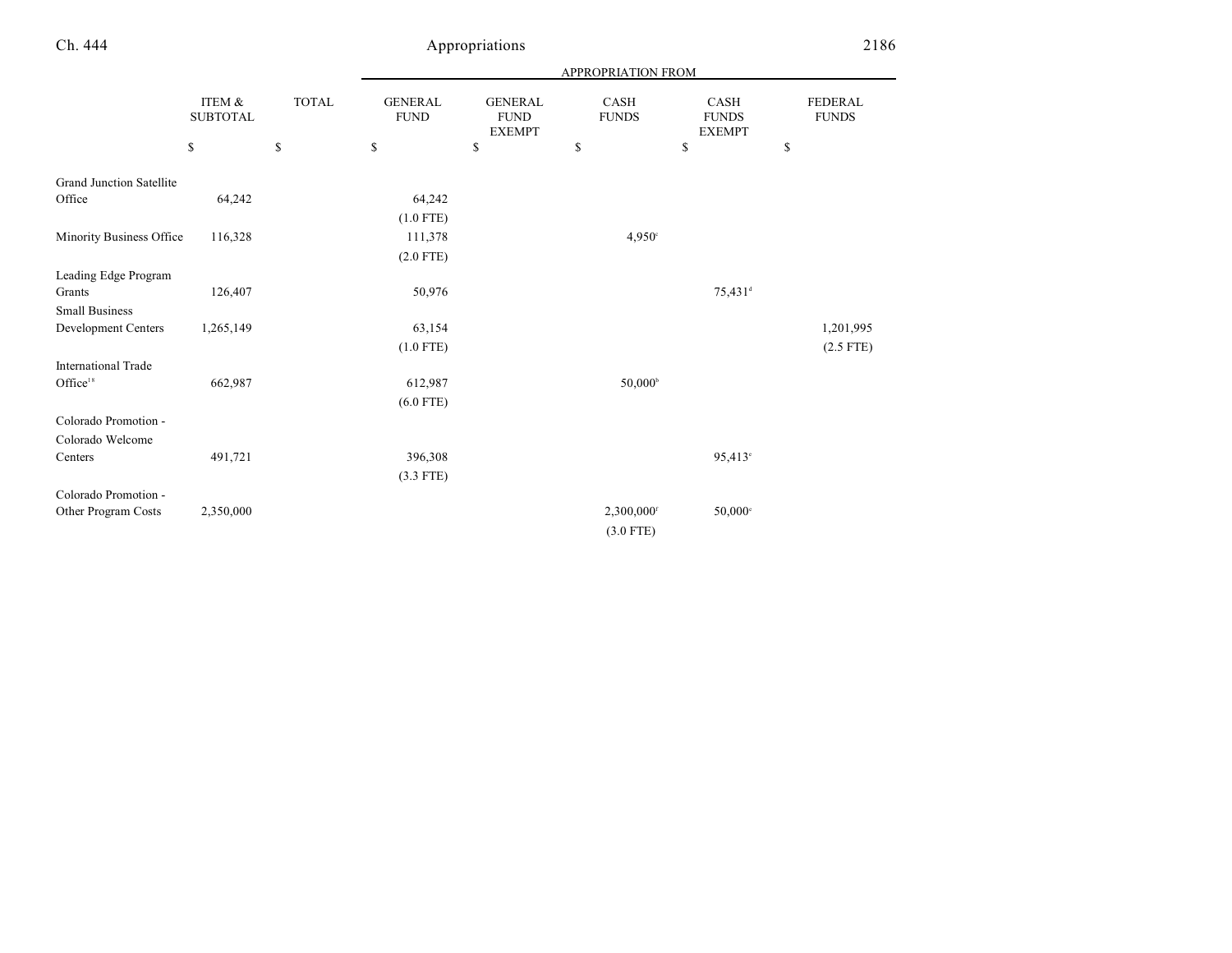| Economic Development            |           |            |             |                 |                     |         |
|---------------------------------|-----------|------------|-------------|-----------------|---------------------|---------|
| Commission - General            |           |            |             |                 |                     |         |
| Economic Incentives and         |           |            |             |                 |                     |         |
| Marketing                       | 961,623   |            | 961,623     |                 |                     |         |
|                                 |           |            | $(2.0$ FTE) |                 |                     |         |
| Colorado First                  |           |            |             |                 |                     |         |
| Customized Job                  |           |            |             |                 |                     |         |
| Training <sup>19</sup>          | 2,725,022 |            | 2,725,022   |                 |                     |         |
| <b>CAPCO</b> Administration     | 76,508    |            |             |                 | $76,508(T)^{s}$     |         |
|                                 |           |            |             |                 | $(1.0$ FTE)         |         |
| <b>STATE COUNCIL ON THE</b>     |           |            |             |                 |                     |         |
| ARTS <sup>19a</sup>             | 750,000   |            |             |                 | 50,000 <sup>i</sup> | 700,000 |
| <b>Indirect Cost Assessment</b> | 14,855    |            |             | 66 <sup>h</sup> |                     | 14,789  |
|                                 |           | 10,345,220 |             |                 |                     |         |
|                                 |           | 11,097,991 |             |                 |                     |         |
|                                 |           |            |             |                 |                     |         |

This amount shall be from indirect cost recoveries collected from federal revenues received by the Office of Economic Development. <sup>a</sup>

 $\overrightarrow{b}$  These amounts shall be from various fees collected.

<sup>c</sup> This amount shall be from the Minority Business Fund created in Section 24-49.5-104, C.R.S.

<sup>d</sup> This amount shall be from grants and donations.

<sup>e</sup> These amounts shall be from reserves in the Colorado Travel and Tourism Promotion Fund created in Section 24-49.7-106, C.R.S.

<sup>f</sup> This amount shall be from the Colorado Travel and Tourism Promotion Fund created in Section 24-49.7-106, C.R.S.

<sup>8</sup> This amount shall be from the Division of Insurance Cash Fund pursuant to Section 24-48.5-106 (3), C.R.S., for the Certified Capital Companies Program Administration.

<sup>h</sup> This amount shall be from various cash fund sources collected by the Office of Economic Development.

<sup>i</sup> This amount shall be from gifts, grants and donations.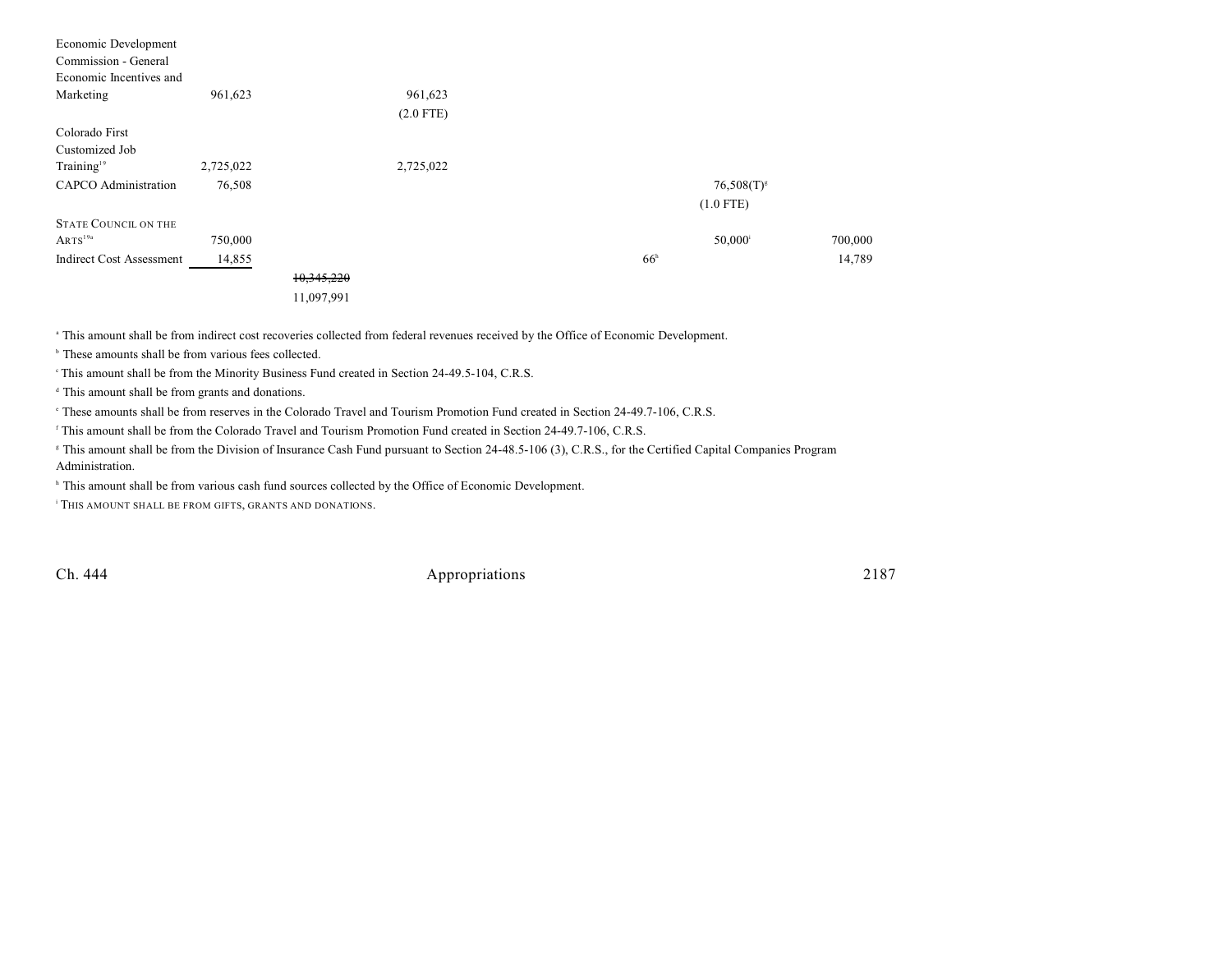## Ch. 444 Appropriations 2188

|                                                                           |                           |              | APPROPRIATION FROM            |                                                |                             |                                              |                                |  |  |
|---------------------------------------------------------------------------|---------------------------|--------------|-------------------------------|------------------------------------------------|-----------------------------|----------------------------------------------|--------------------------------|--|--|
|                                                                           | ITEM &<br><b>SUBTOTAL</b> | <b>TOTAL</b> | <b>GENERAL</b><br><b>FUND</b> | <b>GENERAL</b><br><b>FUND</b><br><b>EXEMPT</b> | <b>CASH</b><br><b>FUNDS</b> | <b>CASH</b><br><b>FUNDS</b><br><b>EXEMPT</b> | <b>FEDERAL</b><br><b>FUNDS</b> |  |  |
|                                                                           | \$                        | \$           | \$                            | \$                                             | \$                          | \$                                           | \$                             |  |  |
| (5) OFFICE OF INNOVATION AND INFORMATION<br>TECHNOLOGY <sup>17, 19b</sup> |                           |              |                               |                                                |                             |                                              |                                |  |  |
| Personal Services                                                         | 786,658                   |              | 786,658                       |                                                |                             |                                              |                                |  |  |
|                                                                           |                           |              | $(10.0$ FTE)                  |                                                |                             |                                              |                                |  |  |
| <b>Operating Expenses</b>                                                 | 148,768                   |              | 148,768                       |                                                |                             |                                              |                                |  |  |
| Legal Services for 26                                                     |                           |              |                               |                                                |                             |                                              |                                |  |  |
| hours                                                                     | 1,762                     |              | 1,762                         |                                                |                             |                                              |                                |  |  |
| 937,188                                                                   |                           |              |                               |                                                |                             |                                              |                                |  |  |
|                                                                           |                           |              |                               |                                                |                             |                                              |                                |  |  |
| (6) OFFICE OF COLORADO BENEFITS MANAGEMENT SYSTEM                         |                           |              |                               |                                                |                             |                                              |                                |  |  |
| Program Costs                                                             | 2,064,462                 |              |                               |                                                |                             | $2,064,462($ T) <sup>*</sup>                 |                                |  |  |
|                                                                           | 2,240,829                 |              |                               |                                                |                             | $2,240,829(T)^{a}$                           |                                |  |  |

2,064,462

2,240,829

<sup>a</sup> This amount shall be from the Department of Human Services.

(26.0 FTE)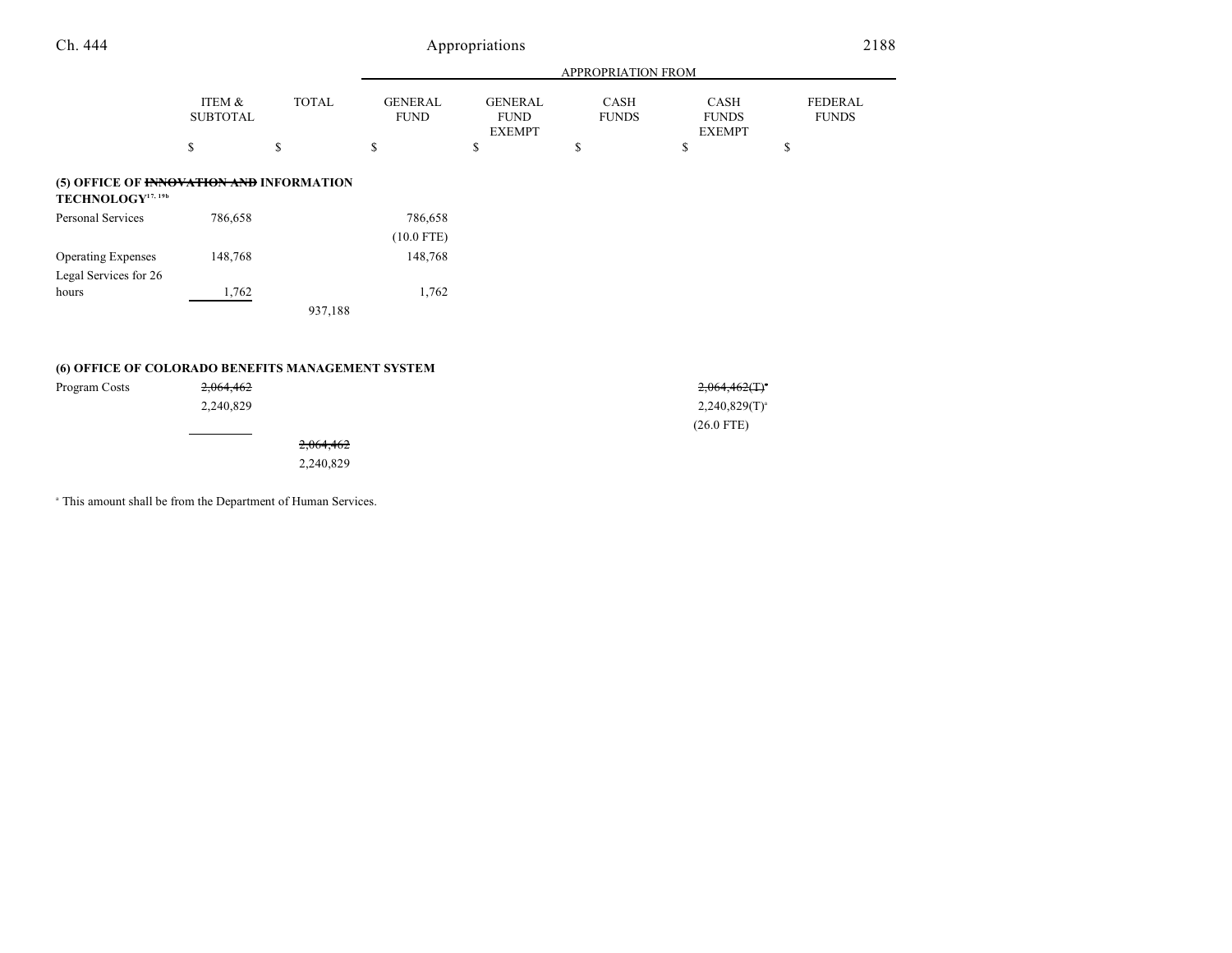| <b>TOTALS PART IV</b>  |              |              |             |                           |              |
|------------------------|--------------|--------------|-------------|---------------------------|--------------|
| <b>(GOVERNOR-</b>      |              |              |             |                           |              |
| <b>LIEUTENANT</b>      |              |              |             |                           |              |
| <b>GOVERNOR- STATE</b> |              |              |             |                           |              |
| <b>PLANNING AND</b>    |              |              |             |                           |              |
| $BUDGETING)^{2,3}$     | \$29,793,171 | \$10,981,474 | \$2,445,016 | \$4,044,045"              | \$12,322,636 |
|                        | \$30,904,525 | \$11,166,461 |             | $$4,270,412$ <sup>a</sup> | \$13,022,636 |

 $^{\circ}$  Of this amount,  $\frac{$3,801,701}{0.801,701}$  \$3,978,068 contains a (T) notation.

**FOOTNOTES** -- The following statements are referenced to the numbered footnotes throughout section 2.

- 2 All Departments, Totals -- The General Assembly requests that copies of all reports requested in other footnotes contained in this act be delivered to the Joint Budget Committee and the majority and minority leadership in each house of the General Assembly. Until such time as the Secretary of State publishes the code of Colorado regulations and the Colorado register in electronic form pursuant to section 24-4-103 (11) (b), C.R.S., each principal department of the state is requested to produce its rules in an electronic format that is suitable for public access through electronic means. Such rules in such format should be submitted to the Office of Legislative Legal Services for publishing on the Internet. Alternatively, the Office of Legislative Legal Services may provide links on its internet web site to such rules. It is the intent of the General Assembly that this be done within existing resources.
- 3 (Governor lined through this provision. See L. 2006, p. 2896.)
- 12 (Governor lined through this provision. See L. 2006, p. 2900.)
- 13 (Governor lined through this provision. See L. 2006, p. 2900.)
- 14 (Governor lined through this provision. See L. 2006, p. 2901.)
- 15 (Governor lined through this provision. See L. 2006, p. 2902.)